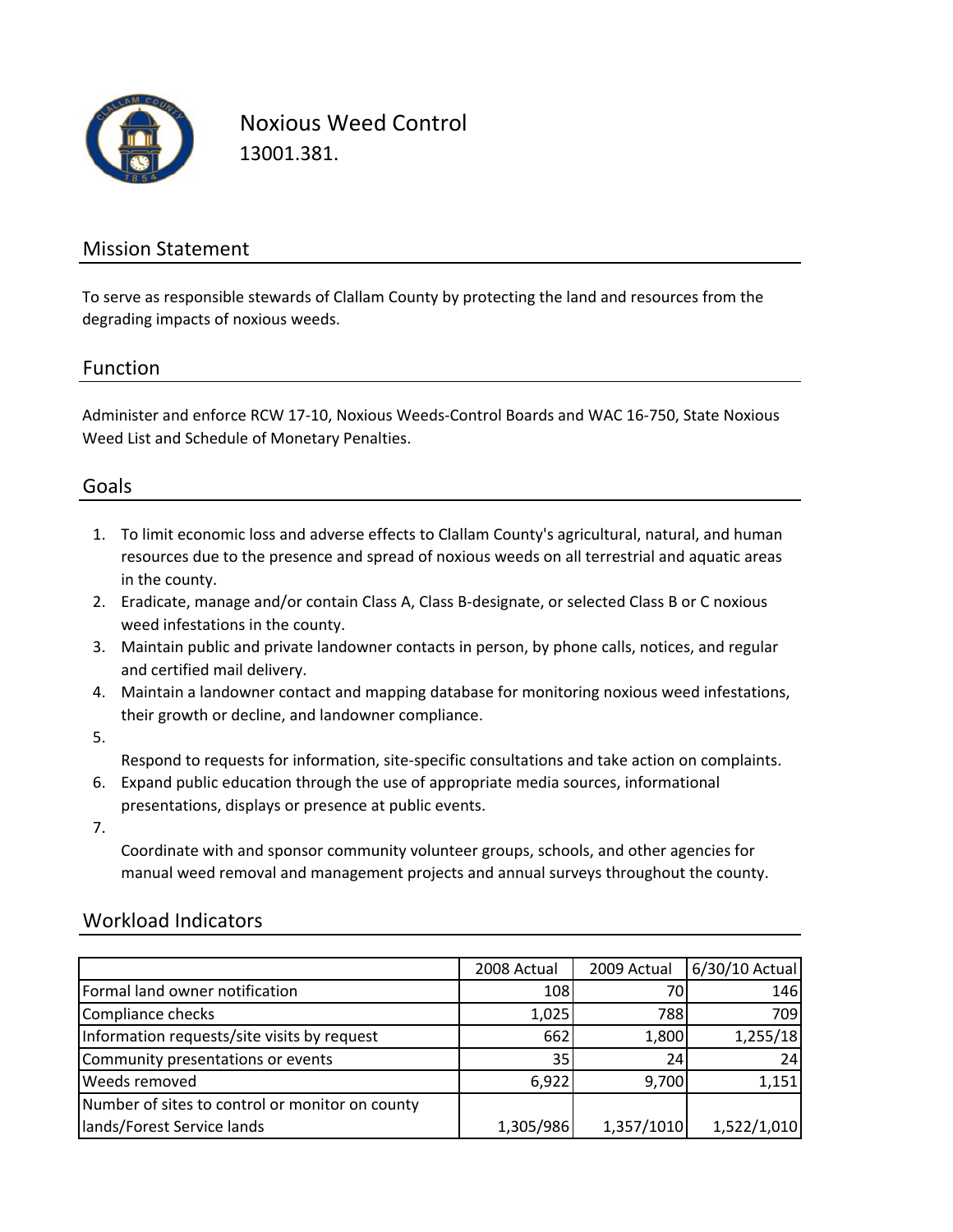| Road miles to survey: city, county, state highway, |           |           |           |
|----------------------------------------------------|-----------|-----------|-----------|
| private roads, and acreage/Forest Service          | 1,500/461 | 1,500/498 | 1,500/163 |
| Cooperative Weed Management Area (CWMA) -          |           |           |           |
| sponsor and coordinate Olympic Knotweed Working    |           |           |           |
| Group - # waterways/# landowner contact-           |           |           |           |
| agreements                                         | 21/209    | 21/232    | 21/232    |
| <b>WSDA Grant Management</b>                       | \$42,535  | \$52,969  | \$10,000  |
| Forest Health Protection Grant Managem10000ent     | \$10,000  | \$9,400   | \$10,000  |
| <b>USDA Forest Service</b>                         | \$69,628  | \$65,087  | \$10,000  |

# Grant Funding Sources

This fund receives grant revenue from the following agencies:

- 1. Federal Department of Agriculture, Forest Service Title II and Forest Health Protection
- 2. Washington State Department of Agriculture, Knotweed

### Revenues

|                                       | 2008 Actual | 2009 Actual | 6/30/10 Actual | 2011 Budget |
|---------------------------------------|-------------|-------------|----------------|-------------|
| <b>Beginning Fund Balance</b>         | 85,103      | 109,122     | 178,559        | 159,906     |
| <b>Operating Assessments</b>          | 87,517      | 87,922      | 56,897         | 87,922      |
| <b>Licenses and Permits</b>           |             |             |                |             |
| Intergovernmental Revenues            | 112,133     | 188,707     | $-425$         | 61,907      |
| <b>Charges for Goods and Services</b> | 7,154       | 7,839       |                | 10,574      |
| <b>Fines and Forfeits</b>             |             |             |                |             |
| <b>Miscellaneous Revenues</b>         |             | O           |                |             |
| <b>Other Financing Sources</b>        |             |             |                |             |
| Transfers In                          |             |             | 17,500         |             |
| Total                                 | \$291,907   | \$393,590   | \$252,531      | \$320,309   |

# Expenditures

|                                   | 2008 Actual | 2009 Actual | 6/30/10 Actual | 2011 Budget |
|-----------------------------------|-------------|-------------|----------------|-------------|
| <b>Ending Fund Balance</b>        | 109,122     | 178,559     | 185,175        | 130,277     |
| Salaries and Wages                | 108,471     | 127,620     | 34,448         | 97,347      |
| <b>Personnel Benefits</b>         | 27,973      | 31,155      | 9,794          | 25,917      |
| <b>Supplies</b>                   | 5,875       | 6,730       | 1,737          | 8,600       |
| <b>Other Services and Charges</b> | 21,474      | 17,553      | 6,178          | 17,737      |
| Intergovernmental Services        |             |             |                | 0           |
| <b>Capital Outlays</b>            |             |             |                | 0           |
| Interfund Payments for Services   | 18,992      | 31,973      | 15,199         | 40,431      |
| <b>Transfers Out</b>              |             |             |                | 0           |
| Total                             | \$291,907   | \$393,590   | \$252,531      | \$320,309   |